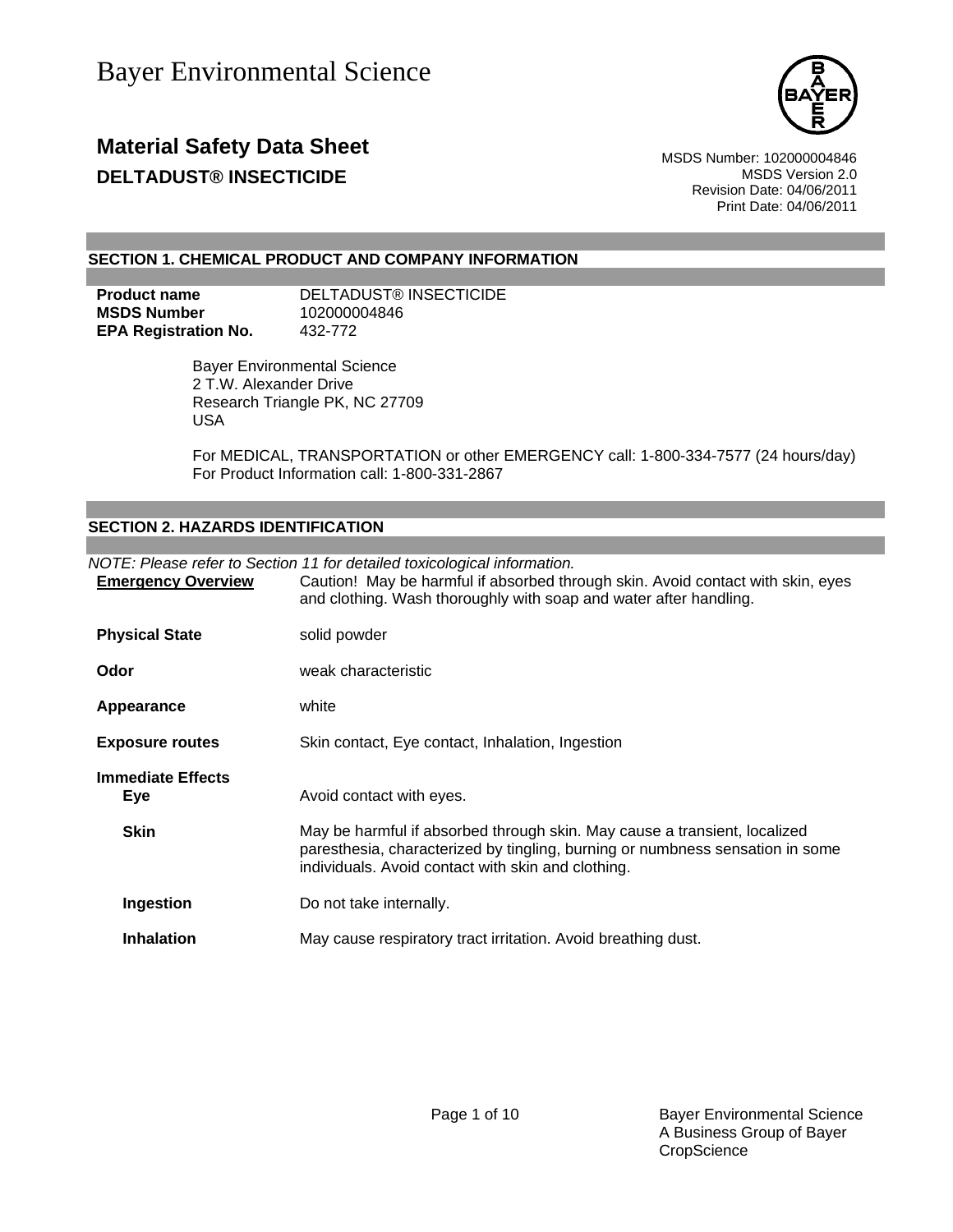

## **Material Safety Data Sheet**<br>**DEL TADUST® INSECTICIDE** MSDS Number: 102000004846<br>MSDS Version 2.0 **DELTADUST® INSECTICIDE**

| <b>Chronic or Delayed</b><br>Long-Term                     | This product is not listed as a carcinogen by ACGIH, NTP, IARC or OSHA.<br>However, it may contain crystalline silica (quartz), a substance which has been<br>listed as a carcinogen by ACGIH, NTP and IARC. Crystalline silica is a naturally-<br>occurring mineral component of many sands and clays. Although the<br>carcinogenic potential of crystalline silica in humans is controversial, it must be<br>considered if it is inhaled under excessive exposure conditions. The respirable<br>portion of the silica that may be contained in this product, however, is small,<br>such that inhalation exposure during anticipated conditions of use is minimal.<br>This product or its components may have long term (chronic) health effects. |
|------------------------------------------------------------|----------------------------------------------------------------------------------------------------------------------------------------------------------------------------------------------------------------------------------------------------------------------------------------------------------------------------------------------------------------------------------------------------------------------------------------------------------------------------------------------------------------------------------------------------------------------------------------------------------------------------------------------------------------------------------------------------------------------------------------------------|
| <b>Medical Conditions</b><br><b>Aggravated by Exposure</b> | No specific medical conditions are known which may be aggravated by exposure<br>to this product. As with all materials which can cause upper respiratory tract<br>irritation, persons with a history of asthma, emphysema, or hyperreactive<br>airways disease may be more susceptible to overexposure. Pulmonary and<br>respiratory diseases may be aggravated by exposure to respirable crystalline<br>silica.                                                                                                                                                                                                                                                                                                                                   |
| <b>Potential Environmental</b><br><b>Effect</b>            | Extremely toxic to fish and aquatic invertebrates.                                                                                                                                                                                                                                                                                                                                                                                                                                                                                                                                                                                                                                                                                                 |

### **SECTION 3. COMPOSITION/INFORMATION ON INGREDIENTS**

| <b>Hazardous Component Name</b> | CAS-No.    | Average % by Weight |
|---------------------------------|------------|---------------------|
| <b>Deltamethrin</b>             | 52918-63-5 | 0.05                |
| Quartz (Silica, Crystalline)    | 14808-60-7 | 2.50                |
| Crystalline quartz (respirable) |            |                     |
| Calcium carbonate               | 1317-65-3  | 95.40               |
|                                 |            |                     |

#### **SECTION 4. FIRST AID MEASURES**

| General           | When possible, have the product container or label with you when calling a<br>poison control center or doctor or going for treatment.                                                                                                                                                                  |
|-------------------|--------------------------------------------------------------------------------------------------------------------------------------------------------------------------------------------------------------------------------------------------------------------------------------------------------|
| Eye               | Hold eye open and rinse slowly and gently with water for 15-20 minutes.<br>Remove contact lenses, if present, after the first 5 minutes, then continue rinsing<br>eye. Call a physician or poison control center immediately.                                                                          |
| Skin              | Take off contaminated clothing and shoes immediately. Wash off immediately<br>with plenty of water for at least 15 minutes. Call a physician or poison control<br>center immediately.                                                                                                                  |
| Ingestion         | Call a physician or poison control center immediately. Rinse out mouth and give<br>water in small sips to drink. DO NOT induce vomiting unless directed to do so by<br>a physician or poison control center. Never give anything by mouth to an<br>unconscious person. Do not leave victim unattended. |
| <b>Inhalation</b> | Move to fresh air. If person is not breathing, call 911 or an ambulance, then give                                                                                                                                                                                                                     |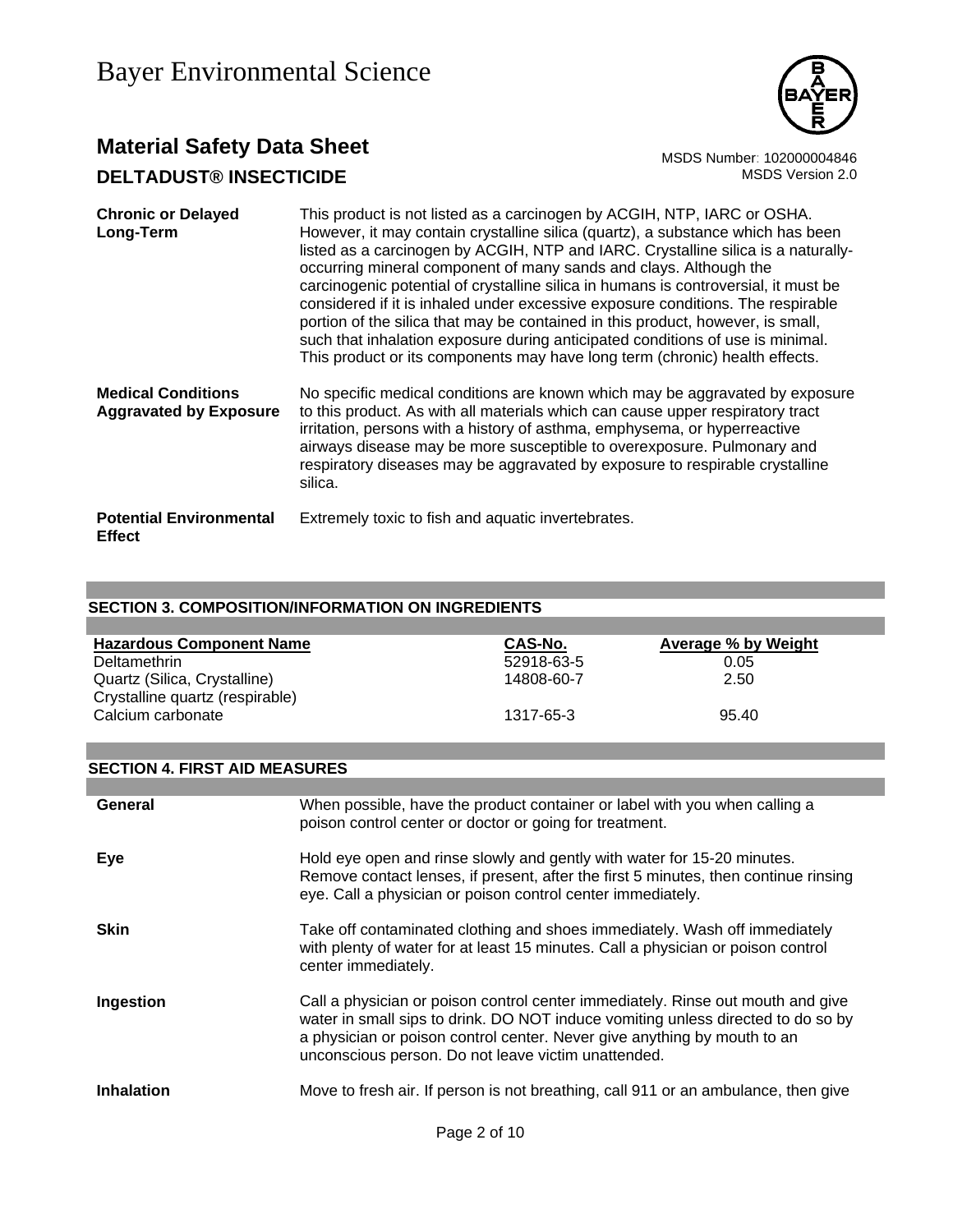

## **Material Safety Data Sheet** MSDS Number: 102000004846 **DELTADUST® INSECTICIDE MSDS** Version 2.0

artificial respiration, preferably mouth-to-mouth if possible. Call a physician or poison control center immediately.

#### **Notes to physician Treatment** Appropriate supportive and symptomatic treatment as indicated by the patient's condition is recommended. There is no specific antidote.

#### **SECTION 5. FIRE FIGHTING MEASURES**

| <b>Flash point</b>                          | not applicable                                                                                                                                                                                                                              |
|---------------------------------------------|---------------------------------------------------------------------------------------------------------------------------------------------------------------------------------------------------------------------------------------------|
| <b>Autoignition temperature</b>             | not applicable                                                                                                                                                                                                                              |
| <b>Lower Flammability</b><br>Limit          | not applicable                                                                                                                                                                                                                              |
| <b>Upper Flammability Limit</b>             | not applicable                                                                                                                                                                                                                              |
| Suitable extinguishing<br>media             | Carbon dioxide (CO2), Dry chemical, Foam, Water                                                                                                                                                                                             |
| <b>Fire Fighting</b><br><b>Instructions</b> | Keep out of smoke. Fight fire from upwind position. Cool closed containers<br>exposed to fire with water spray. Do not allow run-off from fire fighting to enter<br>drains or water courses. Contain the spread of the fire-fighting media. |
|                                             | Firefighters should wear NIOSH approved self-contained breathing apparatus<br>and full protective clothing.                                                                                                                                 |

#### **SECTION 6. ACCIDENTAL RELEASE MEASURES**

| <b>Personal precautions</b> | Keep unauthorized people away. Isolate hazard area. Avoid contact with spilled<br>product or contaminated surfaces.                                                                               |
|-----------------------------|---------------------------------------------------------------------------------------------------------------------------------------------------------------------------------------------------|
| Methods for cleaning up     | Avoid dust formation. Sweep up or vacuum up spillage and collect in suitable<br>container for disposal. Clean contaminated floors and objects thoroughly,<br>observing environmental regulations. |
| <b>Additional advice</b>    | Use personal protective equipment. Do not allow to enter soil, waterways or<br>waste water canal.                                                                                                 |

#### **SECTION 7. HANDLING AND STORAGE**

**Handling procedures** Maintain exposure levels below the exposure limit through the use of general and local exhaust ventilation. Handle and open container in a manner as to prevent spillage.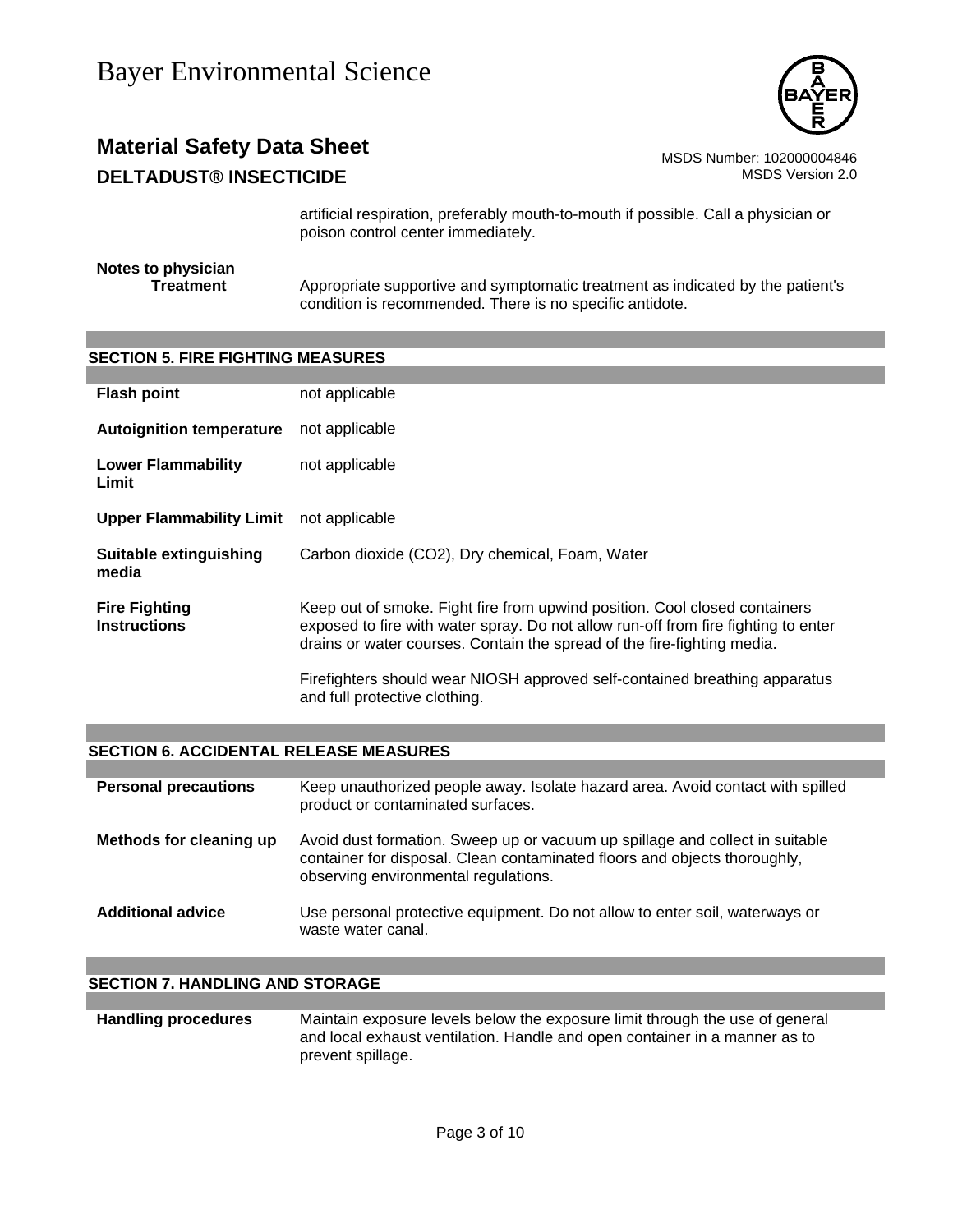

## **Material Safety Data Sheet** MSDS Number: 102000004846 **DELTADUST® INSECTICIDE MSDS** Version 2.0

**Storing Procedures** Store in a cool, dry place and in such a manner as to prevent cross contamination with other crop protection products, fertilizers, food, and feed. Store in original container and out of the reach of children, preferably in a locked storage area.

#### **Work/Hygienic Procedures** Wash hands thoroughly with soap and water after handling and before eating, drinking, chewing gum, using tobacco, using the toilet or applying cosmetics.

Remove Personal Protective Equipment (PPE) immediately after handling this product. Before removing gloves clean them with soap and water. Remove soiled clothing immediately and clean thoroughly before using again. Wash thoroughly and put on clean clothing.

> OSHA Z1A TWA 0.1 mg/m3 Z3 TWA 2.4 millions of particles per

> Z3 TWA 0.1 mg/m3 Z3 TWA 0.3 mg/m3 US CA OEL TWA PEL 0.1 mg/m3 US CA OEL TWA PEL 0.3 mg/m3 TX ESL ST ESL 1 ug/m3 TX ESL ST ESL 1 ug/m3

cubic foot of air

#### **SECTION 8. EXPOSURE CONTROLS / PERSONAL PROTECTION**

| <b>General Protection</b>                              | Follow all label instructions. Train employees in safe use of the product.                                                                                                                                             |                                          |                                                                                                                                                              |                                        |
|--------------------------------------------------------|------------------------------------------------------------------------------------------------------------------------------------------------------------------------------------------------------------------------|------------------------------------------|--------------------------------------------------------------------------------------------------------------------------------------------------------------|----------------------------------------|
|                                                        |                                                                                                                                                                                                                        | PPE separately from other laundry.       | Follow manufacturer's instructions for cleaning/maintaining PPE. If no such<br>instructions for washables, use detergent and warm/tepid water. Keep and wash |                                        |
| <b>Eye/Face Protection</b>                             | Safety glasses<br>or<br>Goggles                                                                                                                                                                                        |                                          |                                                                                                                                                              |                                        |
| <b>Hand protection</b>                                 |                                                                                                                                                                                                                        | Chemical resistant nitrile rubber gloves |                                                                                                                                                              |                                        |
| <b>Body Protection</b>                                 | Wear long-sleeved shirt and long pants and shoes plus socks.                                                                                                                                                           |                                          |                                                                                                                                                              |                                        |
| <b>Respiratory protection</b>                          | When respirators are required, select NIOSH approved equipment based on<br>actual or potential airborne concentrations and in accordance with the<br>appropriate regulatory standards and/or industry recommendations. |                                          |                                                                                                                                                              |                                        |
| <b>Exposure Limits</b>                                 |                                                                                                                                                                                                                        |                                          |                                                                                                                                                              |                                        |
| <b>Deltamethrin</b><br>Quartz (Silica,<br>Crystalline) | 52918-63-5<br>14808-60-7                                                                                                                                                                                               | OES BCS*<br><b>ACGIH</b>                 | TWA<br>TWA                                                                                                                                                   | $0.02 \text{ mg/m}$ 3<br>$0.025$ mg/m3 |
|                                                        |                                                                                                                                                                                                                        | <b>NIOSH</b>                             | <b>REL</b>                                                                                                                                                   | $0.05$ mg/m $3$                        |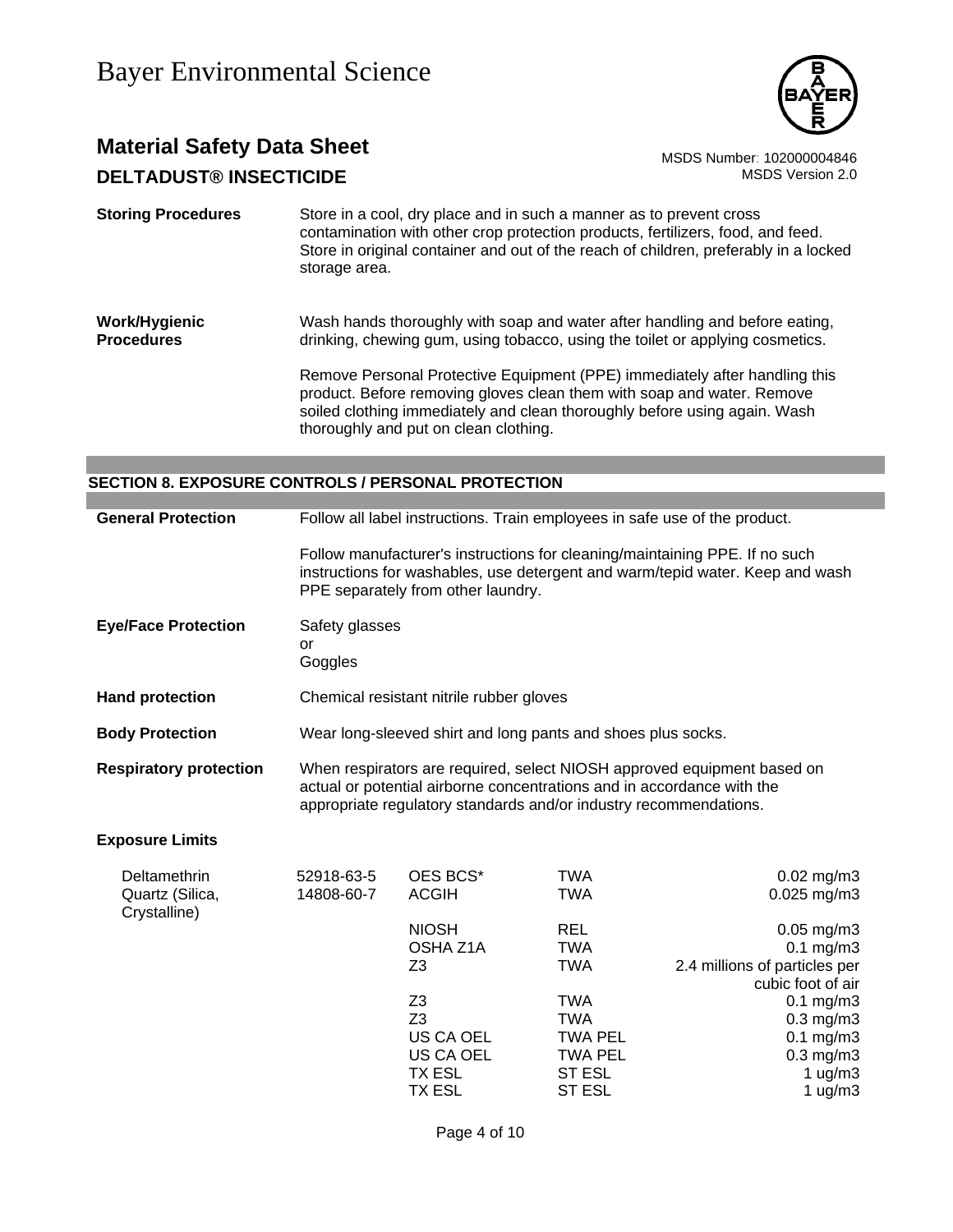

# **Material Safety Data Sheet**<br>102000004846 MSDS Number: 102000004846<br>1.0. MSDS Version 2.0

### **DELTADUST® INSECTICIDE**

|                   |           | <b>TX ESL</b> | AN ESL        | $0.1 \text{ ug/m}3$  |
|-------------------|-----------|---------------|---------------|----------------------|
|                   |           | <b>TX ESL</b> | AN ESL        | $0.1 \text{ ug/m}3$  |
|                   |           | <b>TX ESL</b> | <b>ST ESL</b> | 10 $\mu$ g/m3        |
|                   |           | <b>TX ESL</b> | AN ESL        | 1 $\mu$ g/m3         |
|                   |           |               | <b>TWA</b>    | $0.1 \text{ mg/m}$ 3 |
| Calcium carbonate | 1317-65-3 | <b>NIOSH</b>  | <b>REL</b>    | $5 \text{ mg/m}$ 3   |
|                   |           | <b>NIOSH</b>  | <b>REL</b>    | $10 \text{ mg/m}$ 3  |
|                   |           | OSHA Z1       | <b>PEL</b>    | $5 \text{ mg/m}$ 3   |
|                   |           | OSHA Z1       | <b>PEL</b>    | 15 mg/m $3$          |
|                   |           | OSHA Z1A      | <b>TWA</b>    | $5 \text{ mg/m}$ 3   |
|                   |           | OSHA Z1A      | <b>TWA</b>    | $15 \text{ mg/m}$ 3  |
|                   |           | TX ESL        | <b>ST ESL</b> | 50 ug/m3             |
|                   |           | <b>TX ESL</b> | AN ESL        | $5 \text{ u}g/m3$    |
|                   |           |               |               |                      |

\*OES BCS: Internal Bayer CropScience "Occupational Exposure Standard"

#### **SECTION 9. PHYSICAL AND CHEMICAL PROPERTIES**

| Appearance                                | white                                |
|-------------------------------------------|--------------------------------------|
| <b>Physical State</b>                     | solid powder                         |
| Odor                                      | weak characteristic                  |
| рH                                        | no data available                    |
| <b>Vapor Pressure</b>                     | not applicable                       |
| Vapor Density (Air = 1)                   | not applicable                       |
| <b>Bulk density</b>                       | $55.5$ lb/ft <sup>3</sup><br>(loose) |
| <b>Evaporation rate</b>                   | no data available                    |
| <b>Boiling Point</b>                      | no data available                    |
| <b>Melting / Freezing Point</b>           | no data available                    |
| <b>Water solubility</b>                   | soluble                              |
| Minimum Ignition Energy no data available |                                      |
| <b>Decomposition</b><br>temperature       | no data available                    |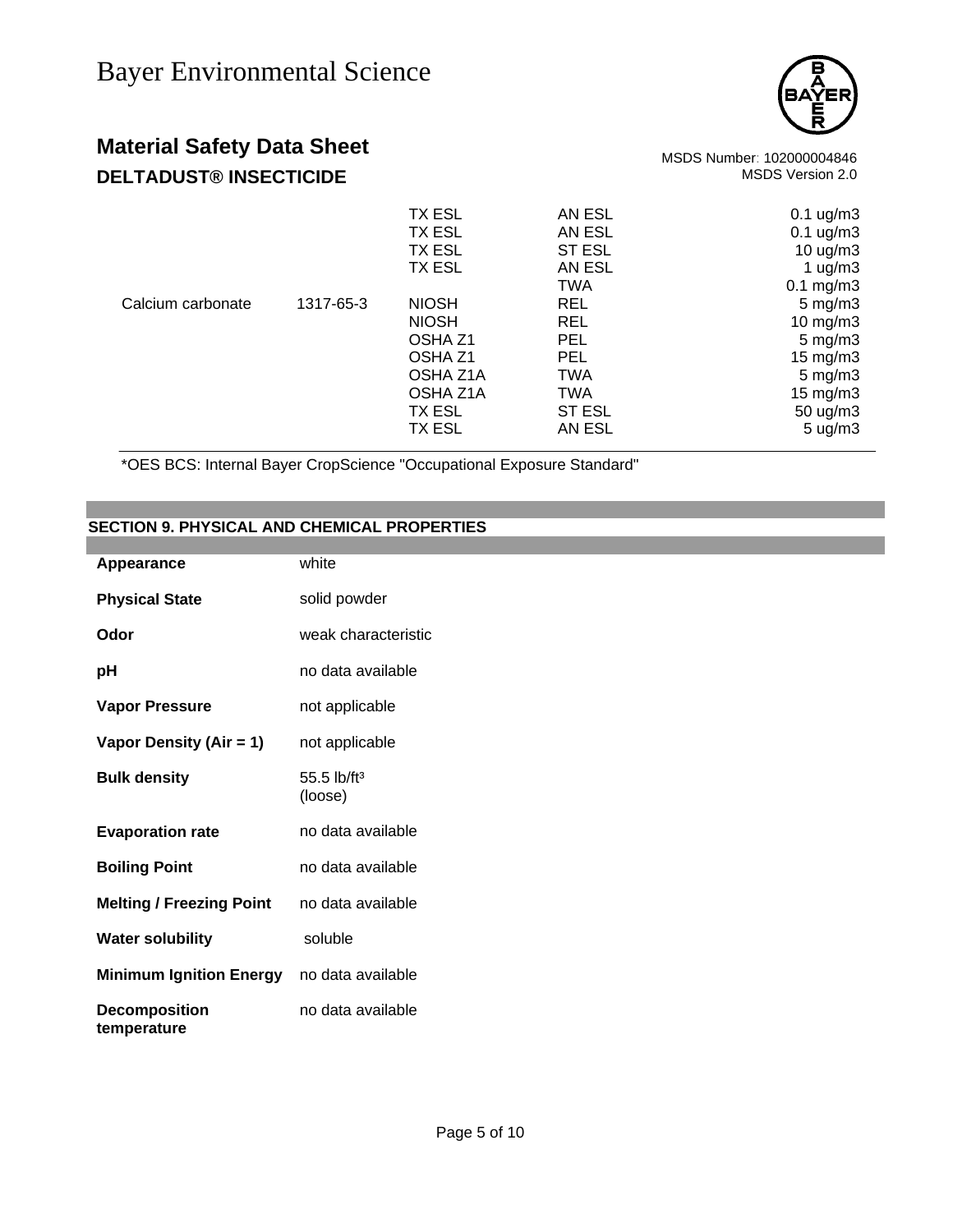

## **Material Safety Data Sheet** Material Safety Data Sheet<br>102000004846 MSDS Number: 102000004846<br>1.0 MSDS Version 2.0 **DELTADUST® INSECTICIDE**

**Partition coefficient: noctanol/water** no data available

#### **SECTION 10. STABILITY AND REACTIVITY**

| <b>Conditions to avoid</b>                        | no data available.                           |
|---------------------------------------------------|----------------------------------------------|
| Incompatibility                                   | Strong acids                                 |
| <b>Hazardous</b><br><b>Decomposition Products</b> | no data available                            |
| <b>Hazardous reactions</b>                        | No hazardous reactions known.                |
| <b>Chemical Stability</b>                         | Stable under recommended storage conditions. |

#### **SECTION 11. TOXICOLOGICAL INFORMATION**

Only acute toxicity studies have been performed on the formulated product. The non-acute information pertains to the technical-grade active ingredient, deltamethrin.

| <b>Acute oral toxicity</b>       | rat: LD50: $> 5,050$ mg/kg                                                                                         |
|----------------------------------|--------------------------------------------------------------------------------------------------------------------|
| <b>Acute dermal toxicity</b>     | rabbit: LD50: $> 2,020$ mg/kg                                                                                      |
| <b>Acute inhalation toxicity</b> | rat: LC50: > 26.1 mg/l<br>Exposure time: 4 h<br>Determined in the form of dust.                                    |
|                                  | rat: LC50: > 100 mg/l<br>Exposure time: 1 h<br>Determined in the form of dust.<br>Extrapolated from the 4 hr LC50. |
| <b>Skin irritation</b>           | rabbit: No skin irritation                                                                                         |
| Eye irritation                   | rabbit: No eye irritation                                                                                          |
| <b>Sensitisation</b>             | guinea pig: Non-sensitizing.                                                                                       |
| <b>Chronic toxicity</b>          | Deltamethrin caused neurobehavioral effects (e.g., tremors) in chronic toxicity<br>studies in rats and dogs.       |

#### **Assessment Carcinogenicity**

Deltamethrin was not carcinogenic in lifetime feeding studies in rats and mice.

#### **ACGIH**

| Quartz (Silica, Crystalline) | 14808-60-7 | Group A2 |
|------------------------------|------------|----------|
|------------------------------|------------|----------|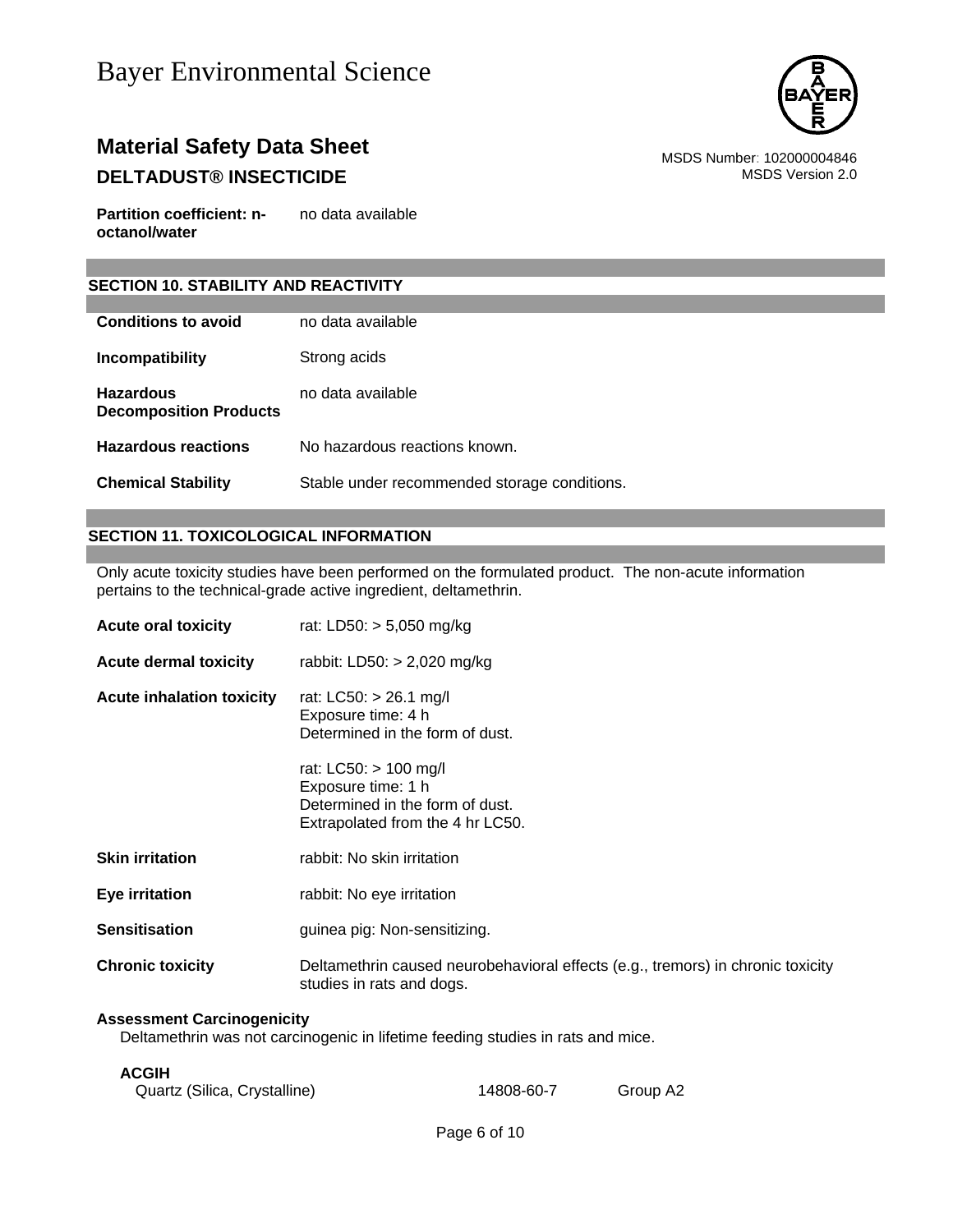

## **Material Safety Data Sheet**<br>**DEL TADUST® INSECTICIDE** MSDS Number: 102000004846<br>MSDS Version 2.0 **DELTADUST® INSECTICIDE**

| <b>NTP</b><br>Crystalline quartz (respirable)                        |                                                                                                                                                                                                                                                                                                                                            |                          |                                                                                                                                                                                                                                              |
|----------------------------------------------------------------------|--------------------------------------------------------------------------------------------------------------------------------------------------------------------------------------------------------------------------------------------------------------------------------------------------------------------------------------------|--------------------------|----------------------------------------------------------------------------------------------------------------------------------------------------------------------------------------------------------------------------------------------|
| <b>IARC</b>                                                          |                                                                                                                                                                                                                                                                                                                                            |                          |                                                                                                                                                                                                                                              |
| Deltamethrin<br>Quartz (Silica, Crystalline)<br><b>OSHA</b><br>None. |                                                                                                                                                                                                                                                                                                                                            | 52918-63-5<br>14808-60-7 | Overall evaluation: 3<br>Overall evaluation: 1                                                                                                                                                                                               |
| <b>Reproductive toxicity</b>                                         | REPRODUCTION: Deltamethrin was not a reproductive toxicant in multi-<br>generation reproduction studies in rats.                                                                                                                                                                                                                           |                          |                                                                                                                                                                                                                                              |
|                                                                      | were considered secondary to maternal toxicity.                                                                                                                                                                                                                                                                                            |                          | DEVELOPMENTAL TOXICITY: Deltamethrin was not a primary developmental<br>toxicant in developmental toxicity studies in rats and rabbits. Developmental<br>effects (e.g., delayed ossifications) were observed in rabbits at the high-dose but |
| <b>Assessment</b><br>neurotoxicity                                   | Deltamethrin caused neurobehavioral effects (e.g., tremors) without correlating<br>neuropathological changes in acute and subchronic neurotoxicity screening<br>studies in rats. In a developmental neurotoxicity screening study in rats,<br>developmental landmarks were delayed in male offspring at the maternally toxic<br>high-dose. |                          |                                                                                                                                                                                                                                              |
| <b>Mutagenicity</b>                                                  | tests.                                                                                                                                                                                                                                                                                                                                     |                          | Deltamethrin was not mutagenic or genotoxic in a battery of in vitro and in vivo                                                                                                                                                             |

#### **SECTION 12. ECOLOGICAL INFORMATION**

| <b>Toxicity to fish</b>                           | Rainbow trout (Oncorhynchus mykiss)<br>LC50: 0.00091 mg/l<br>Exposure time: 96 h<br>The value mentioned relates to the active ingredient deltamethrin.                                                                                                                                                        |
|---------------------------------------------------|---------------------------------------------------------------------------------------------------------------------------------------------------------------------------------------------------------------------------------------------------------------------------------------------------------------|
| <b>Toxicity to aquatic plants</b>                 | Algae<br>$EC50: > 9.1$ mg/l<br>Exposure time: 96 h<br>The value mentioned relates to the active ingredient deltamethrin.                                                                                                                                                                                      |
| <b>Acute Toxicity to Aquatic</b><br>Invertebrates | Water flea (Daphnia magna)<br>EC50: 0.00056 mg/l<br>Exposure time: 48 h<br>The value mentioned relates to the active ingredient deltamethrin.                                                                                                                                                                 |
| <b>Environmental</b><br>precautions               | Do not apply directly to water, to areas where surface water is present or to<br>intertidal areas below the mean high water mark. Do not contaminate surface or<br>ground water by cleaning equipment or disposal of wastes, including equipment<br>wash water. Apply this product as specified on the label. |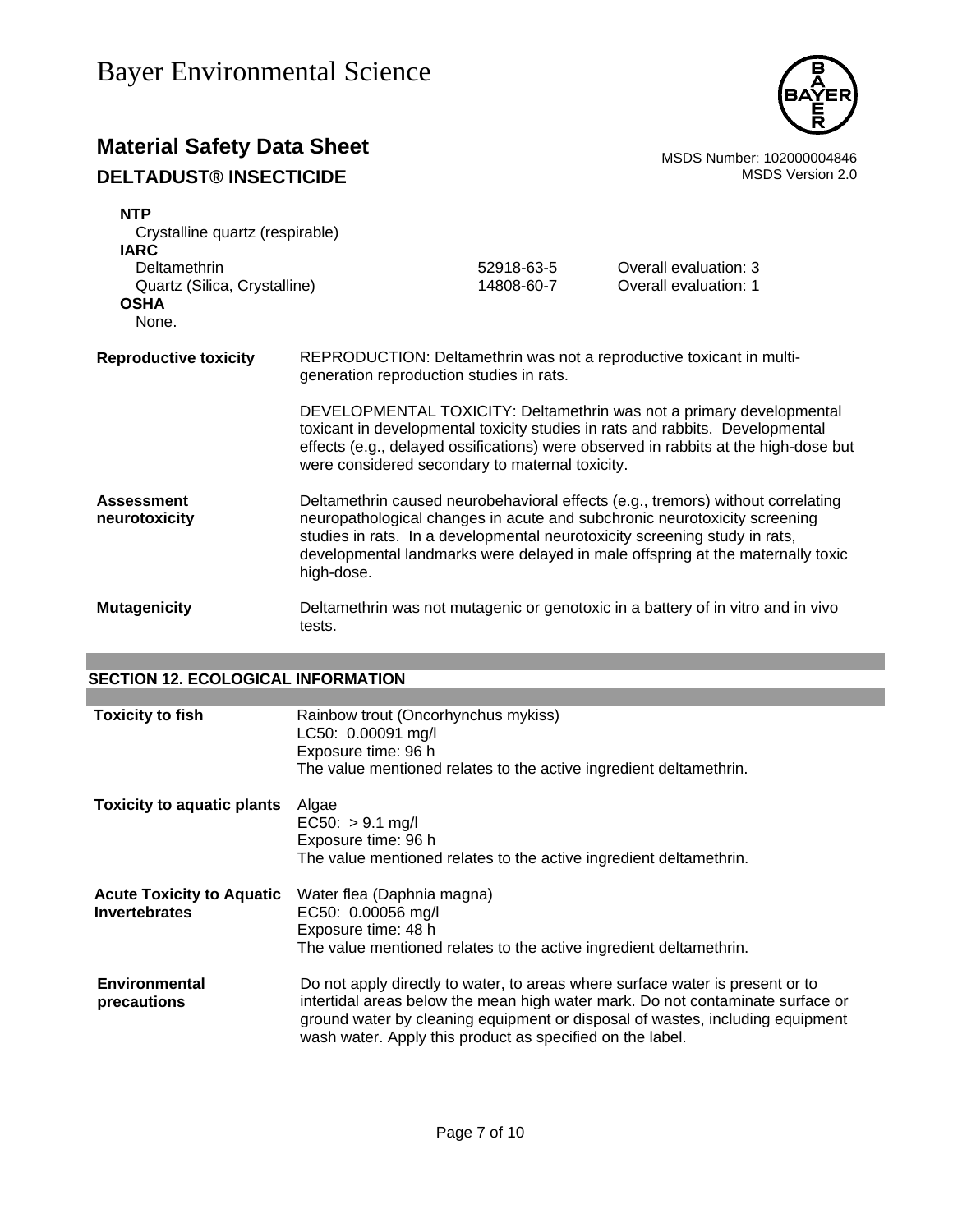

## **Material Safety Data Sheet**<br>102000004846 MSDS Number: 102000004846<br>1.0.0 MSDS Version 2.0 **DELTADUST® INSECTICIDE**

#### **SECTION 13. DISPOSAL CONSIDERATIONS**

| <b>General Disposal</b><br><b>Guidance</b> | Pesticide, spray mixture or rinse water that cannot be used according to label<br>instructions may be disposed of on site or at an approved waste disposal facility.                                                                                                                   |
|--------------------------------------------|----------------------------------------------------------------------------------------------------------------------------------------------------------------------------------------------------------------------------------------------------------------------------------------|
| <b>Container Disposal</b>                  | Triple rinse containers. Then offer for recycling or reconditioning or puncture and<br>dispose of in a sanitary landfill or incineration, or if allowed by State and Local<br>authorities, by burning. If burned, stay out of smoke. Follow advice on product<br>label and/or leaflet. |
| <b>RCRA</b> Information                    | Characterization and proper disposal of this material as a special or hazardous<br>waste is dependent upon Federal, State and local laws and are the user's<br>responsibility. RCRA classification may apply.                                                                          |

#### **SECTION 14. TRANSPORT INFORMATION**

| 49CFR                                                                                                                                                                                                                               | Not dangerous goods / not hazardous material                                                                 |  |
|-------------------------------------------------------------------------------------------------------------------------------------------------------------------------------------------------------------------------------------|--------------------------------------------------------------------------------------------------------------|--|
| <b>IMDG</b><br>UN-Number<br>Class<br>Packaging group<br>Marine pollutant<br>Description of the goods                                                                                                                                | 3077<br>9<br>Ш<br><b>YES</b><br>ENVIRONMENTALLY HAZARDOUS SUBSTANCE, SOLID, N.O.S.<br>(DELTAMETHRIN MIXTURE) |  |
| <b>IATA</b><br>UN-Number<br>Class<br>Packaging group<br>Environm. Hazardous Mark<br>Description of the goods                                                                                                                        | 3077<br>9<br>Ш<br><b>YES</b><br>ENVIRONMENTALLY HAZARDOUS SUBSTANCE, SOLID, N.O.S.<br>(DELTAMETHRIN MIXTURE) |  |
| This transportation information is not intended to convey all specific regulatory information relating to this<br>product. It does not address regulatory variations due to package size or special transportation<br>requirements. |                                                                                                              |  |
| Freight Classification:                                                                                                                                                                                                             | INSECTICIDES OR FUNGICIDES, N.O.I., OTHER THAN POISON                                                        |  |

#### **SECTION 15. REGULATORY INFORMATION**

**EPA Registration No.** 432-772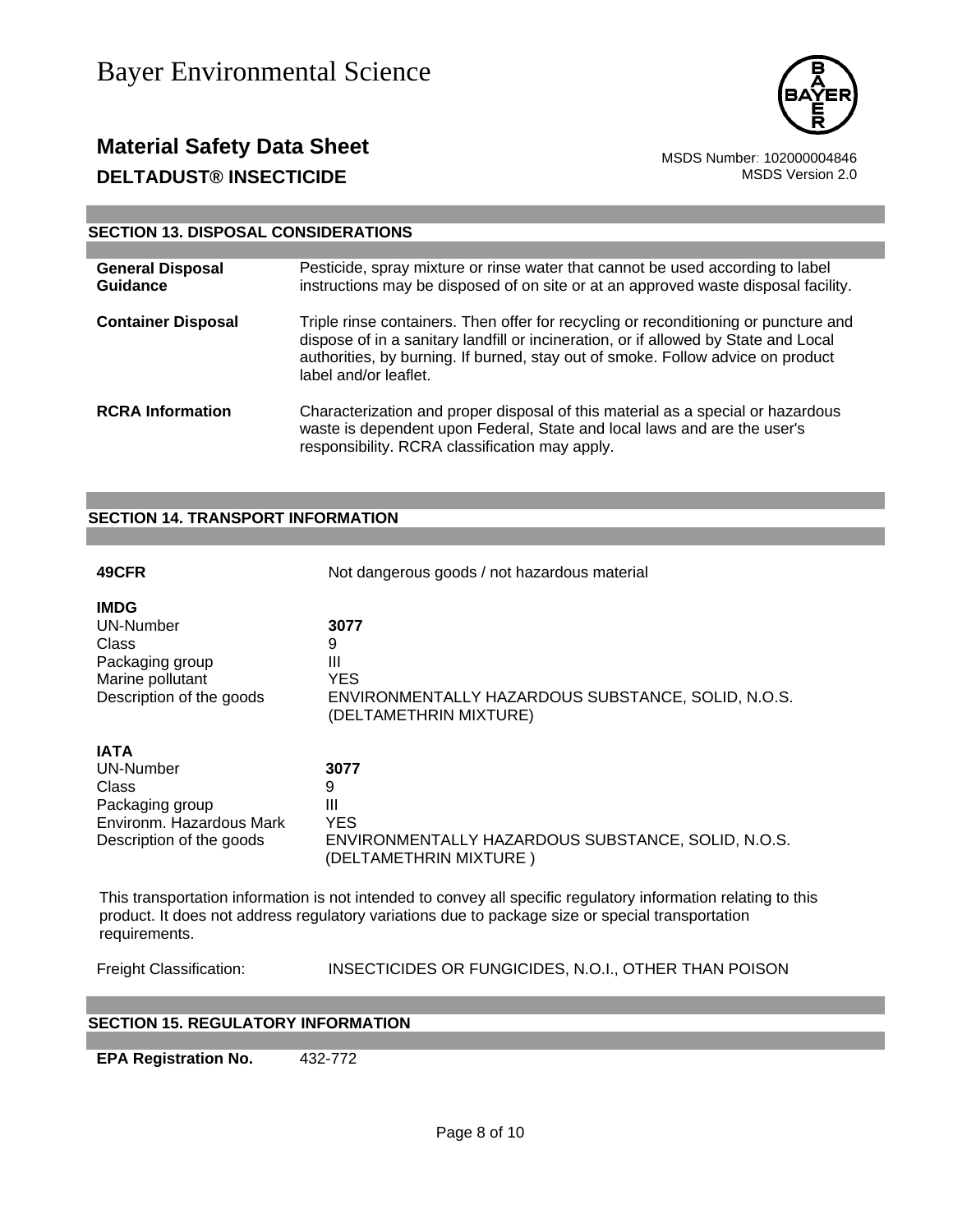

## **Material Safety Data Sheet**<br>102000004846 MSDS Number: 102000004846<br>1.0.0 MSDS Version 2.0

**DELTADUST® INSECTICIDE** 

| <b>US Federal Regulations</b>                                                                                         |                                                    |        |  |
|-----------------------------------------------------------------------------------------------------------------------|----------------------------------------------------|--------|--|
| <b>TSCA list</b>                                                                                                      |                                                    |        |  |
| Quartz (Silica, Crystalline)                                                                                          | 14808-60-7                                         |        |  |
| Calcium carbonate                                                                                                     | 1317-65-3                                          |        |  |
| US. Toxic Substances Control Act (TSCA) Section 12(b) Export Notification (40 CFR 707, Subpt D)<br>None.              |                                                    |        |  |
| <b>SARA Title III - Section 302 - Notification and Information</b><br>None.                                           |                                                    |        |  |
| <b>SARA Title III - Section 313 - Toxic Chemical Release Reporting</b>                                                |                                                    |        |  |
| None.                                                                                                                 |                                                    |        |  |
| <b>US States Regulatory Reporting</b>                                                                                 |                                                    |        |  |
| <b>CA Prop65</b>                                                                                                      |                                                    |        |  |
| This product contains a chemical known to the State of California to cause cancer.<br>Crystalline quartz (respirable) |                                                    |        |  |
|                                                                                                                       |                                                    |        |  |
| This product does not contain any substances known to the State of California to cause reproductive<br>harm.          |                                                    |        |  |
|                                                                                                                       |                                                    |        |  |
| <b>US State Right-To-Know Ingredients</b>                                                                             |                                                    |        |  |
| Quartz (Silica, Crystalline)                                                                                          | 14808-60-7                                         | IL, MA |  |
| Calcium carbonate                                                                                                     | 1317-65-3                                          | MN, RI |  |
| <b>Canadian Regulations</b>                                                                                           |                                                    |        |  |
| <b>Canadian Domestic Substance List</b>                                                                               |                                                    |        |  |
| Quartz (Silica, Crystalline)                                                                                          | 14808-60-7                                         |        |  |
|                                                                                                                       |                                                    |        |  |
| <b>Environmental</b>                                                                                                  |                                                    |        |  |
| <b>CERCLA</b>                                                                                                         |                                                    |        |  |
| None.                                                                                                                 |                                                    |        |  |
| <b>Clean Water Section 307 Priority Pollutants</b>                                                                    |                                                    |        |  |
| None.                                                                                                                 |                                                    |        |  |
|                                                                                                                       | Safe Drinking Water Act Maximum Contaminant Levels |        |  |
| None.                                                                                                                 |                                                    |        |  |
| <b>International Regulations</b>                                                                                      |                                                    |        |  |
| <b>European Inventory of Existing Commercial Substances (EINECS)</b>                                                  |                                                    |        |  |
| Deltamethrin                                                                                                          | 52918-63-5                                         |        |  |
| Quartz (Silica, Crystalline)                                                                                          | 14808-60-7                                         |        |  |
|                                                                                                                       |                                                    |        |  |
|                                                                                                                       |                                                    |        |  |
| <b>SECTION 16. OTHER INFORMATION</b>                                                                                  |                                                    |        |  |

|            | NFPA 704 (National Fire Protection Association): |                     |                                                                                            |
|------------|--------------------------------------------------|---------------------|--------------------------------------------------------------------------------------------|
| Health - 1 | Flammability - 0                                 | Reactivity - 0      | Others - none                                                                              |
|            |                                                  |                     |                                                                                            |
|            |                                                  |                     | HMIS (Hazardous Materials Identification System, based on the Third Edition Ratings Guide) |
| Health - 0 | Flammability - 0                                 | Physical Hazard - 0 | PPE -                                                                                      |
|            |                                                  |                     |                                                                                            |

 $0 =$  minimal hazard,  $1 =$  slight hazard,  $2 =$  moderate hazard,  $3 =$  severe hazard,  $4 =$  extreme hazard